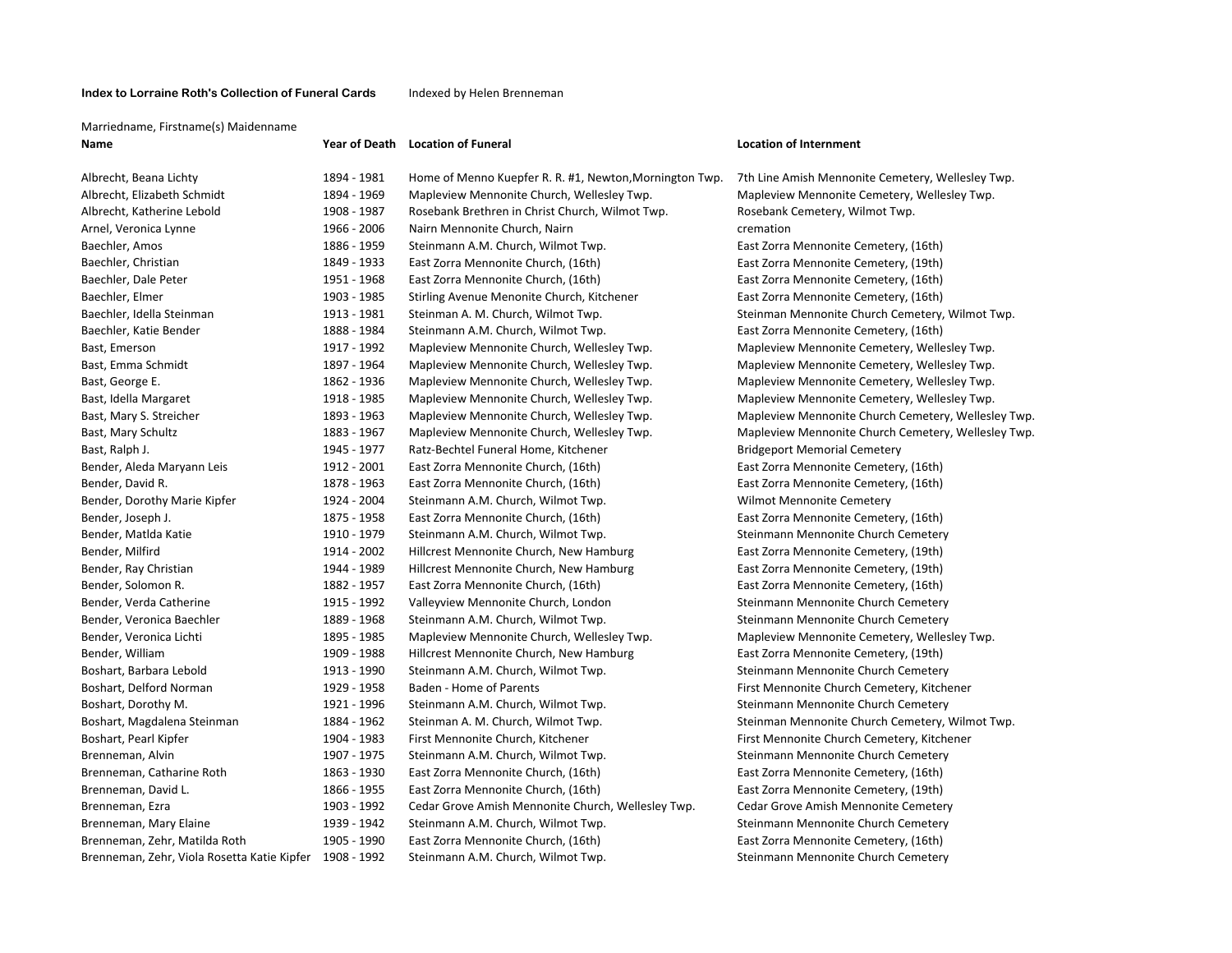Erb. Nancy Lebold Erb. Salome

Brubacher, Ephraim 1873 - 1873 - 1938 First Mennonite Church, Kitchener First Mennonite Church Cemetery, Kitchener Buckwalter, Albert S. 1922 - 2004 College Mennonite Church, Goshen, Indiana, USA College Mennonite Church Memorial Garden, Goshen, Indiana, I Caddick, Iva Leona Kipfer 1909 - 2000 Tavistock Mennonite Church East Zorra Mennonite Cemetery, (16th) Capling, Harry James 1906 - 1988 Zion United Church, New Hamburg Riverside Cemetery, New Hamburg Riverside Cemetery, New Hamburg Capling, Henry 1896 - 1939 Bethel United Church, Wilmot Twp., Bethel United Church Cemetery, Wilmot Twp. Capling, Maggie Cormack 1870 - 1926 Bethel United Church, Wilmot Twp., St. Andrew's Cemetery, North Easthope Twp., Perth Cty Cassidy, Beatrice Zehr 1930 ‐ 1973 Mary Immaculate R.C. Church, Chepstow, Bruce Cty. Chepstow‐Cargill R.C. Cemetery, Bruce Cty. Clemmer, Melissa Sue 1982 - 1982 - 1984 Mapleview Mennonite Church, Wellesley Twp. Napleview Mennonite Cemetery, Wellesley Twp. Docker, Henry 1881 - 1945 Bethel United Church, Bright, Oxford Cty. Mount Hope Cemetery, Kitchener Erb, Bishop Christian O. 1971 Mapleview Mennonite Church, Wellesley Twp. Mapleview Mennonite Cemetery, Wellesley Twp. Erb, Edith Schwartzentruber 1921 ‐ 1990 St. Agatha Mennonite Church, Wilmot Twp. St. Agatha Mennonite Cemetery, Wilmot Twp. Erb, Emma Gingerich **1991 · 1991 · 1991** Mapleview Mennonite Church, Wellesley Twp. Mapleview Mennonite Cemetery, Wellesley Twp. Erb, Erma Lebold 1918 ‐ 1983 Crosshill Mennonite Church, Wellesley Twp. Mapleview Mennonite Cemetery, Wellesley Twp. Erb, Joseph R. 1886 ‐ 1965 Mapleview Mennonite Church, Wellesley Twp. Mapleview Mennonite Cemetery, Wellesley Twp. Erb, Lydia Wagler **1982 Erb, Lydia Wagleview Mennonite Church, Wellesley Twp.** Mapleview Mennonite Church Cemetery, Wellesley Twp. Erb, Mary L. 1983 Mapleview Mennonite Church, Wellesley Twp. Mapleview Mennonite Cemetery, Wellesley Twp. Erb, Mary Nafziger 1888 ‐ 1977 Mapleview Mennonite Church, Wellesley Twp. Mapleview Mennonite Cemetery, Wellesley Twp. Erb, Michael B. 1901 ‐ 1987 Riverdale Mennonite Church, Millbank Riverdale Mennonite Cemetery, Millbank Erb, Mildred Bender 1922 – 1922 - 1999 Tavistock Mennonite Church East Zorra Mennonite Cemetery, (16th) Erb, Samuel O. 1897 - 1950 Mapleview Mennonite Church, Wellesley Twp. Mapleview Mennonite Cemetery, Wellesley Twp. 1901 - 1983 Mapleview Mennonite Church, Wellesley Twp. Mapleview Mennonite Cemetery, Wellesley Twp. 1900 - 1970 Mapleview Mennonite Church, Wellesley Twp. Mapleview Mennonite Cemetery, Wellesley Twp. Farnum, William P. 1900 - 1975 Dryden United Methodist Church, Dryden, Mich., USA Mt. Pleasant Cemetery, Dryden, Michigan, USA Gascho, Barbara Lebold 1904 - 1904 - 1985 St. Agatha Mennonite Church, Wilmot Twp. St. Agatha Mennonite Cemetery, Wilmot Twp. Gascho, David S. 1901 - 1986 Mapleview Mennonite Church, Wellesley Twp. Mapleview Mennonite Cemetery, Wellesley Twp. Gascho, Susan Schmidt **1898 - 1989** Crosshill Mennonite Church, Wellesley Twp. Mapleview Mennonite Cemetery, Wellesley Twp. Gerber, Catherine "Kate" Leis 1898 - 1898 - 1987 Shantz Mennonite Church, Wilmot Twp. Shantz Mennonite Cemetery, Wilmot Twp. Gerber, Catherine "Katy" Erb 1920 - 1920 - 1986 Mapleview Mennonite Church, Wellesley Twp. Mapleview Mennonite Cemetery, Wellesley Twp. Gerber, Christian E. 1989 Mapleview Mennonite Church, Wellesley Twp. Mapleview Mennonite Cemetery, Wellesley Twp. Gerber, Clara Bast 1902 **Mapleview Mennonite Church, Wellesley Twp.** Mapleview Mennonite Cemetery, Wellesley Twp. Gerber, Elizabeth Bast 1974 1974 Mapleview Mennonite Church, Wellesley Twp. Mapleview Mennonite Cemetery, Wellesley Twp. Gerber, Emanuel 1988 **Mapleview Mennonite Church, Wellesley Twp.** Mapleview Mennonite Cemetery, Wellesley Twp. Gerber, John E. 1909 - 1976 Mapleview Mennonite Church, Wellesley Twp. Mapleview Mennonite Cemetery, Wellesley Twp. Gerber, John W. 1910 - 1992 Mapleview Mennonite Church, Wellesley Twp. Mapleview Mennonite Cemetery, Wellesley Twp. Gerber, Magdalena "Lena" Lichti 1902 - 1984 Mapleview Mennonite Church, Wellesley Twp. Mapleview Mennonite Cemetery, Wellesley Twp. Gerber, Sandra Louise 1943 - 1943 - 1981 Crosshill Mennonite Church, Wellesley Twp. Rush's Cemetery, Wellesley Twp. Gingerich, Alvin 1926 – 2004 Steinmann A.M. Church, Wilmot Twp. Steinmann Mennonite Church Cemetery Gingerich, Barbara Lehman 1896 - 1924 Amish Mennonite Church, Croghan, Lewis Cty., N.Y., USA Kirschnerville Cemetery, Lewis Cty., New York, USA Gingerich, Fanny Kennel 1913 - 2000 Steinmann A.M. Church, Wilmot Twp. Steinmann Mennonite Church Cemetery Cemetery Gingerich, Henrietta Perry **1903 - 1971** Geiger Mennonite Church, Wilmot Twp. Geiger Mennonite Church Cemetery, Wilmot Twp. Gingerich, Peter O. 1889 - 1973 Steinmann A.M. Church, Wilmot Twp. Steinmann Mennonite Church Cemetery Gingerich, Rachel Oesch 1859 - 1944 Steinmann A.M. Church, Wilmot Twp. Steinmann Mennonite Church Cemetery Helmuth, Moses **1878 - 1953** East Zorra Mennonite Church, (16th) East Zorra Mennonite Cemetery, (16th) Hunsberger, Moses **1870 - 1953** Erb St. Mennonite Church, Waterloo Waterloo Waterloo Mennonite Cemetery Jantzi, Alvin 1918 ‐ 1982 Mapleview Mennonite Church, Wellesley Twp. Mapleview Mennonite Cemetery, Wellesley Twp. Jantzi, Annie 1903 **· 1993** Cedar Grove Amish Mennonite Church, Wellesley Twp. Cedar Grove Amish Mennonite Cemetery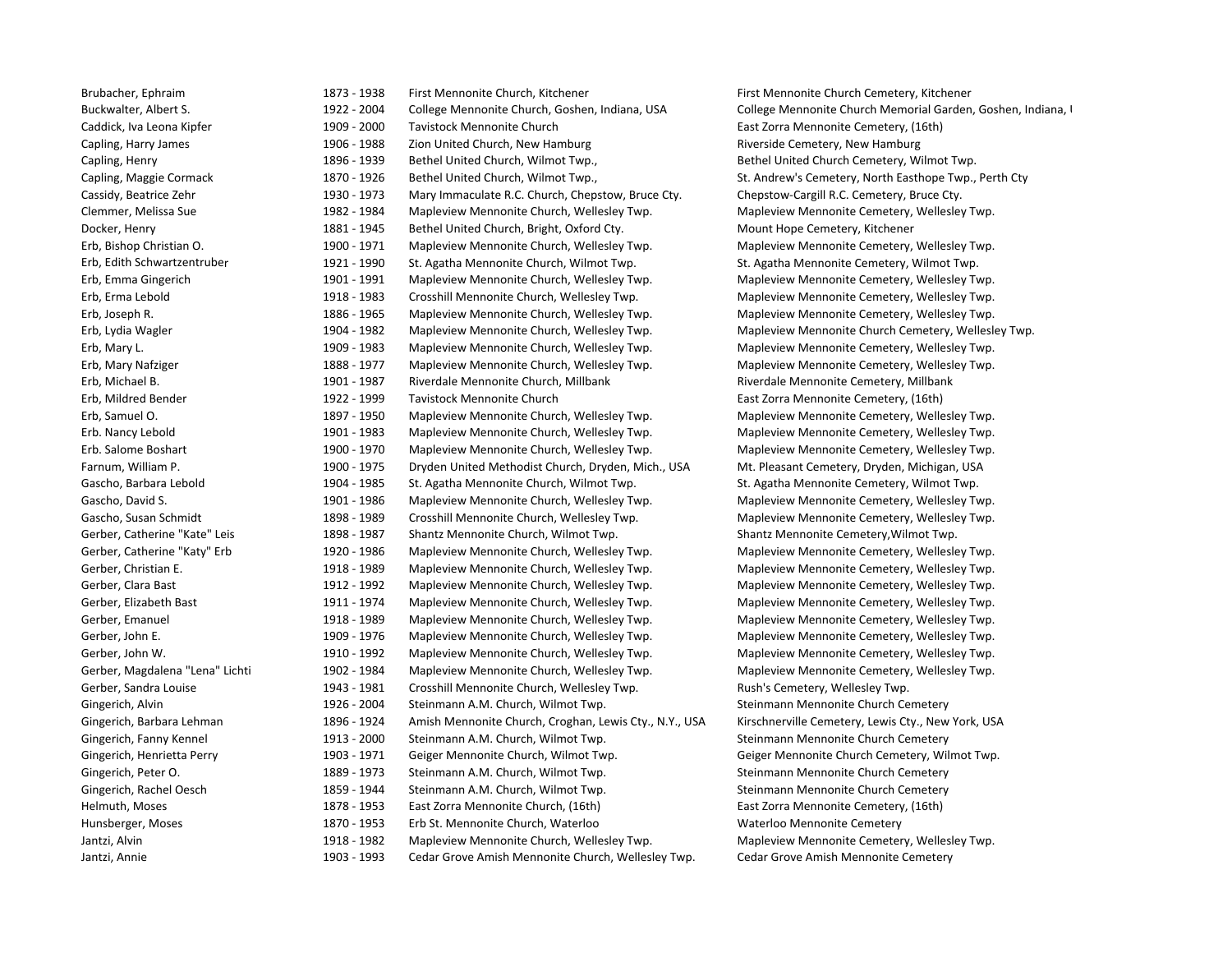| Jantzi, Barbara Wagler              |  |
|-------------------------------------|--|
| Jantzi, David K.                    |  |
| Jantzi, Emmanuel                    |  |
| Jantzi, Fannie Brenneman            |  |
| Jantzi, Fannie Zehr                 |  |
| Jantzi, Marie Susan Gerber          |  |
| Jantzi, Moses O.                    |  |
| Jantzi, Samuel J.                   |  |
| Jantzi, Sarah E. Leis               |  |
| Jutzi, Irene Alice Jantzi           |  |
| Kennel, Albert                      |  |
| Kennel, Catharine Schrag            |  |
| Kennel, Joseph                      |  |
| Kennell, Annie Wagner               |  |
| Kennell, Douglas G.                 |  |
| Kennell, Elizabeth Erb              |  |
| Kennell, Tillie Ropp                |  |
| Kipfer, Abraham G.                  |  |
| Kipfer, Oliver Gordon               |  |
| Kipfer, Veronica Roth               |  |
| Knechtel, Edward B.                 |  |
| Kropf, Bena Bender                  |  |
| Kropf, Ezra                         |  |
| Kuepfer, Magdelena "Mattie" Steckly |  |
| Kuepfer, Menno                      |  |
| Kuepfer, Nancy Jantzi               |  |
| Lebold, Allan                       |  |
| Lebold, Edward                      |  |
| Lebold, Elmer                       |  |
| Lebold, Emma                        |  |
| Lebold, Erven                       |  |
| Lebold, John B.                     |  |
| Lebold, Katie Leis                  |  |
| Leis, Allen                         |  |
| Leis, Clayton S.                    |  |
| Leis, Elizabeth Schultz             |  |
| Leis, Elizabeth Wagler              |  |
| Leis, Gordon                        |  |
| Leis, Idella Kropf                  |  |
| Leis, Magdalena Erb                 |  |
| Leis, Millis                        |  |
| Leis, Nancy Steinman                |  |
| Leis, Noah B.                       |  |
| Leis, Peter E.                      |  |
| Leis, Rev. Alvin D.                 |  |
| Lois Roy Samuel E                   |  |

1869 - 1955 Steinman A. M. Church, Wilmot Twp. Wilmot Centre Cemetery 1916 -1994 Poole Mennonite Church, Mornington Twp. Riverdale Mennonite Cemetery, Mornington Twp. 1933 - 1991 Mapleview Mennonite Church, Wellesley Twp. Mapleview Mennonite Cemetery, Wellesley Twp. 1888 - 1957 Steinmann A.M. Church, Wilmot Twp. East Zorra Mennonite Cemetery (16th 1906 - 2001 Steinman A. M. Church, Wilmot Twp. Wilmot Centre Cemetery 1936 - 1991 Mapleview Mennonite Church, Wellesley Twp. Mapleview Mennonite Cemetery, Wellesley Twp. 1881 - 1965 Steinmann A.M. Church, Wilmot Twp. Steinmann Mennonite Church Cemetery 1916 - 1984 Crosshill Mennonite Church, Wellesley Twp. Mapleview Mennonite Cemetery, Wellesley Twp. 1900 - 1991 Mapleview Mennonite Church, Wellesley Twp. Mapleview Mennonite Cemetery, Wellesley Twp. 1911 - 1995 St. Agatha Mennonite Church, Wilmot Twp. St. Agatha Mennonite Cemetery, Wilmot Twp. 1878 - 1960 Steinmann A.M. Church. Wilmot Twp. Steinmann Mennonite Church Cemetery 1845 - 1930 Cedar Grove Amish Mennonite Church, Wellesley Twp. Cedar Grove Amish Mennonite Cemetery 1868 - 1955 Mapleview Mennonite Church, Wellesley Twp. Mapleview Mennonite Cemetery, Wellesley Twp. 1884 - 1966 Mapleview Mennonite Church, Wellesley Twp. Mapleview Mennonite Church Cemetery, Wellesley Twp. 1934 - 1965 Mapleview Mennonite Church, Wellesley Twp. Mapleview Mennonite Cemetery, Wellesley Twp. 1907 - 1986 Wellesley Mennonite Church **Erb 1907 · 1986** Wellesley Twp. 1928 - 1988 Crosshill Mennonite Church, Wellesley Twp. Mapleview Mennonite Cemetery, Wellesley Twp. 1880 - 1930 East Zorra Mennonite Church, (16th) East Zorra Mennonite Cemetery, (16th) 1918 - 1930 East Zorra Mennonite Church, (16th) East Zorra Mennonite Cemetery, (16th) 1881 - 1957 East Zorra Mennonite Church, (16th) East Zorra Mennonite Cemetery, (16th) 1903 - 1975 1906 - 1988 Hillcrest Mennonite Church, New Hamburg East Zorra Mennonite Cemetery, (16th) 1899 - 1968 East Zorra Mennonite Church, (16th) East Zorra Mennonite Cemetery, (16th) 1898 - 1980 Home of Lorne Kuepfer, Con. 9, Lot 8 Mornington Twp. 7th Line Amish Mennonite Cemetery, Mornington Twp. 1909 - 1985 Home of Ezra J.Kuepfer, R. R. #1, Milverton 7th Line Amish Mennonite Cemetery, Mornington Twp. 1909 - 1977 Residence - R. R. #1, Millbank,Mornington Twp. 7th line Amish Mennonite Cemetery 1912 - 1972 Mapleview Mennonite Church, Wellesley Twp. Mapleview Mennonite Cemetery, Wellesley Twp. 1912 - 1985 Mapleview Mennonite Church, Wellesley Twp. Mapleview Mennonite Cemetery, Wellesley Twp. 1908 - 1964 Steinmann A.M. Church, Wilmot Twp. Steinmann Mennonite Church Cemetery 1902 - 1969 Mapleview Mennonite Church, Wellesley Twp. Mapleview Mennonite Cemetery, Wellesley Twp. Lebold, Erven 1909 ‐ 1987 Wellesley Mennonite Church Steinmann Mennonite Church Cemetery 1919 - 1988 Mapleview Mennonite Church, Wellesley Twp. Mapleview Mennonite Cemetery, Wellesley Twp. 1911 - 1995 Steinmann A.M. Church, Wilmot Twp. Steinmann Mennonite Church Cemetery 1898 - 1981 Mapleview Mennonite Church, Wellesley Twp. Mapleview Mennonite Cemetery, Wellesley Twp. 1912 - 1987 Poole Mennonite Church, Mornington Twp. Poole Mennonite Church Cemetery, Mornington Twp. 1889 - 1981 Mapleview Mennonite Church, Wellesley Twp. Mapleview Mennonite Church Cemetery, Wellesley Twp. 1898 - 1983 Mapleview Mennonite Church, Wellesley Twp. Mapleview Mennonite Church Cemetery, Wellesley Twp. 1919 - 1982 Mapleview Mennonite Church, Wellesley Twp. Mapleview Mennonite Cemetery, Wellesley Twp. 1915 - 2002 Mapleview Mennonite Church, Wellesley Twp. Mapleview Mennonite Cemetery, Wellesley Twp. 1870 - 1954 Mapleview Mennonite Church, Wellesley Twp. Mapleview Mennonite Cemetery, Wellesley Twp. 1916 - 2003 Tavistock Mennonite Church East Zorra Mennonite Cemetery, (16th) 1891 - 1970 Mapleview Mennonite Church, Wellesley Twp. Mapleview Mennonite Church Cemetery, Wellesley Twp. 1877 - 1966 Mapleview Mennonite Church, Wellesley Twp. Mapleview Mennonite Cemetery, Wellesley Twp.

1893 - 1966 Mapleview Mennonite Church, Wellesley Twp. Mapleview Mennonite Cemetery, Wellesley Twp. Leis, Rev. Alvin D. 1913 ‐ 1992 Mapleview Mennonite Church, Wellesley Twp. Mapleview Mennonite Cemetery, Wellesley Twp. Leis, Rev. Samuel E. 1891 ‐ 1963 Mapleview Mennonite Church, Wellesley Twp. Mapleview Mennonite Cemetery, Wellesley Twp.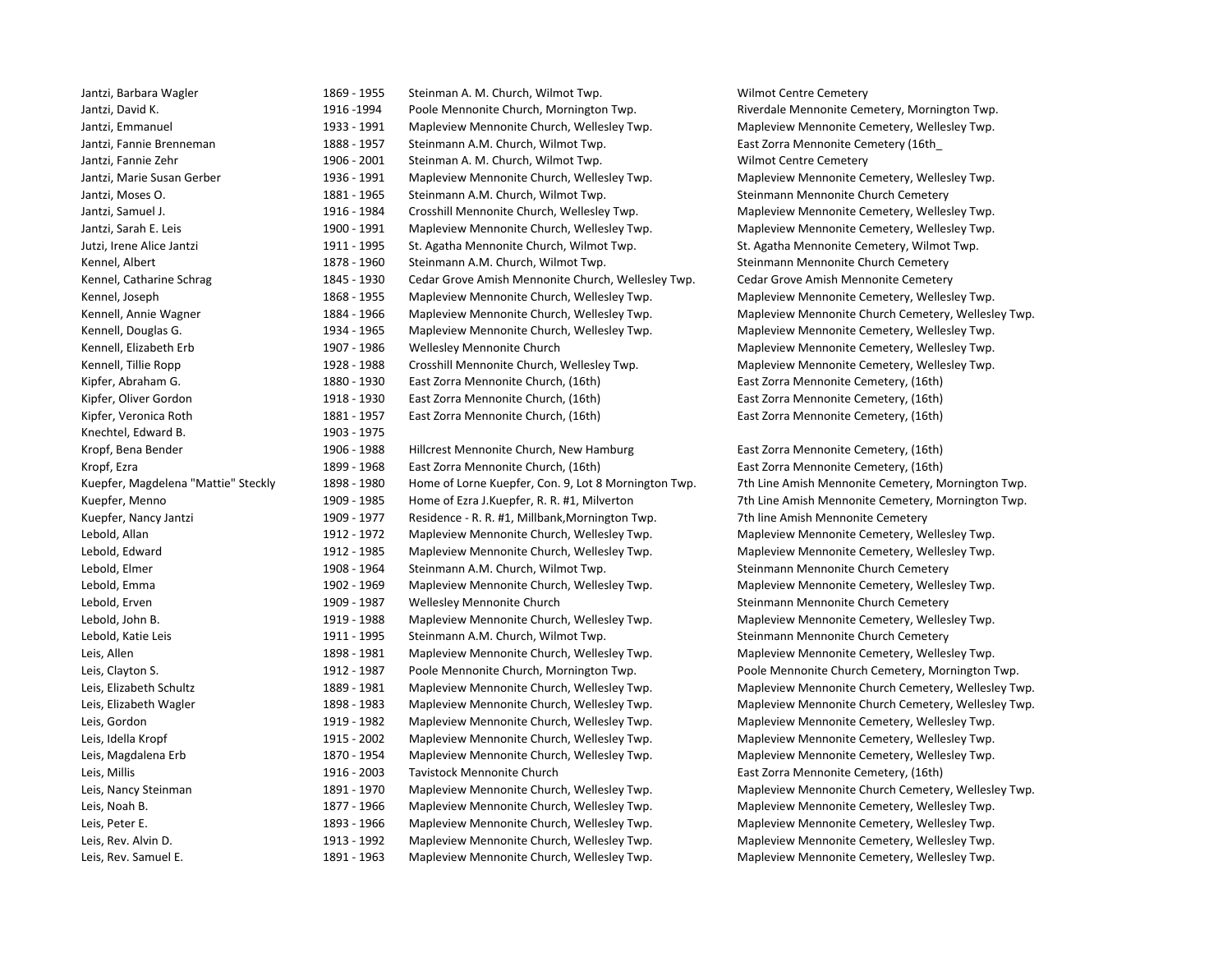| Leis, Veronica "Fannie" Leis               |
|--------------------------------------------|
| Lichti, Barbara Elizabeth "Betty" Nafziger |
| Lichti, Daniel                             |
| Lichti, Magdalena Roth                     |
| Lichti, Noah S.                            |
| Lichti, Peter Z.                           |
| Lichti, Ronald John                        |
| Lichti, Solomon                            |
| Lichty, Beatrice Mary Jantzi               |
| Litwiller, Elmer                           |
| Litwiller, Salome Gascho                   |
| Luckhart, Nelson Norman                    |
| Mayer, Allen                               |
| Mayer, Moses                               |
| Mayer, William "Bill"                      |
| Nafziger, Daniel                           |
| Nafziger, Irvin                            |
| Nafziger, Nancy Wagler                     |
| Nafziger, Pauline                          |
| Poole, George Joseph                       |
| Poole, John                                |
| Roth, Alma Bender                          |
| Roth, Alvin Nelson                         |
| Roth, Benjamin S.                          |
| Roth, Christian                            |
| Roth, Christian D.                         |
| Roth, Curtis L.                            |
| Roth, Edna Gingerich                       |
| Roth, Edna Steinman                        |
| Roth, Elmer Arthur                         |
| Roth, Erma Baechler                        |
| Roth, Esther Elizabeth Lichti              |
| Roth, Esther Leis                          |
| Roth, Joel                                 |
| Roth, John C.                              |
| Roth, Lucinda Erb                          |
| Roth, Mary Anne                            |
| Roth, Mary Schrag                          |
| Roth, Mary Steinman                        |
| Roth, Matilda Steffler                     |
| Roth, Michael Jay                          |
| Roth, Nancy Gardener                       |
| Roth, Nancy Schwartzentruber               |
| Roth, Nicholas L.                          |
| Roth, Nicholas S.                          |
| Roth Peterl                                |

1897 - 1993 Mapleview Mennonite Church, Wellesley Twp. Mapleview Mennonite Cemetery, Wellesley Twp. 1931 - 1982 Mapleview Mennonite Church, Wellesley Twp. Mapleview Mennonite Cemetery, Wellesley Twp. 1896 - 1973 Steinmann A.M. Church, Wilmot Twp. St. Agatha Mennonite Cemetery, Wilmot Twp. St. Agatha Mennonite Cemetery, Wilmot Twp. 1871 - 1953 East Zorra Mennonite Church, (16th) East Zorra Mennonite Cemetery, (16th) 1885 - 1963 East Zorra Mennonite Church, (16th) East Zorra Mennonite Cemetery, (16th) 1900 - 1973 Milverton Conservative Mennonite Church Mapleview Mennonite Cemetery, Wellesley Twp. 1965 - 1982 Mapleview Mennonite Church, Wellesley Twp. Mapleview Mennonite Cemetery, Wellesley Twp. Lichti, Solomon 1900 ‐ 1977 Mapleview Mennonite Church, Wellesley Twp. Mapleview Mennonite Cemetery, Wellesley Twp. 1907 - 1994 Steinmann A.M. Church, Wilmot Twp. Steinmann Steinmann Mennonite Church Cemetery 1893 - 1984 Steinmann A.M. Church, Wilmot Twp. Steinmann Mennonite Church Cemetery Litwiller, Salome Gascho 1895 ‐ 1991 Steinmann A.M. Church, Wilmot Twp. Steinmann Mennonite Church Cemetery 1898 - 1972 First Baptist Church, New Hamburg, Wilmot Twp. Riverside Cemetery, New Hamburg 1910 - 1956 St. Agatha Mennonite Church, Wilmot Twp. St. Agatha Mennonite Cemetery, Wilmot Twp. 1873 - 1952 St. Agatha Mennonite Church, Wilmot Twp. St. Agatha Mennonite Cemetery, Wilmot Twp. 1917 - 1985 Steinmann A.M. Church, Wilmot Twp. Steinmann Mennonite Church Cemetery 1888 - 1976 Mapleview Mennonite Church, Wellesley Twp. Mapleview Mennonite Cemetery, Wellesley Twp. 1919 - 1979 Mapleview Mennonite Church, Wellesley Twp. Mapleview Mennonite Cemetery, Wellesley Twp. 1891 - 1979 Cedar Grove Amish Mennonite Church, Wellesley Twp. Cedar Grove Amish Mennonite Cemetery 1957 - 1965 Mapleview Mennonite Church, Wellesley Twp. Mapleview Mennonite Cemetery, Wellesley Twp. 1880 - 1967 Mapleview Mennonite Church, Wellesley Twp. Mapleview Mennonite Cemetery, Wellesley Twp. 1907 - 2000 Poole Mennonite Church, Mornington Twp. Poole Mennonite Church Cemetery, Mornington Twp. 1908 - 2004 Steinmann A.M. Church, Wilmot Twp. Steinmann Mennonite Church Cemetery 1913 - 2002 Valleyview Mennonite Church, London Cremation - Forest Lawn Memorial Gardens, London 1869 - 1949 Steinmann A.M. Church, Wilmot Twp. Steinmann Mennonite Church Cemetery 1890 - 1968 Mapleview Mennonite Church, Wellesley Twp. Mapleview Mennonite Cemetery, Wellesley Twp. 1867 - 1954 East Zorra Mennonite Church, (16th) East Zorra Mennonite Cemetery, (16th) 1920 - 1993 Steinmann A.M. Church, Wilmot Twp. Steinmann Mennonite Church Cemetery 1913 - 2004 Steinmann A.M. Church, Wilmot Twp. Steinmann Steinmann Mennonite Church Cemetery 1911 - 1992 Steinmann A.M. Church, Wilmot Twp. Steinmann Mennonite Church Cemetery, Wilmot Twp. 1911 - 1962 Mapleview Mennonite Church, Wellesley Twp. Mapleview Mennonite Cemetery, Wellesley Twp. Roth, Erma Baechler 1923 ‐ 2000 Tavistock Mennonite Church East Zorra Mennonite Cemetery, (16th) 1931 - 1988 Mapleview Mennonite Church, Wellesley Twp. Rush's Cemetery, Wellesley Twp. 1919 - 1982 Mapleview Mennonite Church, Wellesley Twp. Mapleview Mennonite Cemetery, Wellesley Twp. 1865 - 1948 Clarence Center Mennonite Church, N.Y., USA Good Cemetery, Clarence, N.Y., USA 1908 - 1994 Steinmann A.M. Church, Wilmot Twp. Steinmann Mennonite Church Cemetery 1898 - 1977 Steinmann A.M. Church, Wilmot Twp. Steinmann Mennonite Church Cemetery 1933 - 1961 Cedar Grove Amish Mennonite Church, Wellesley Twp. Cedar Grove Amish Mennonite Cemetery 1873 - 1936 East Zorra Mennonite Church, (16th) East Zorra Mennonite Cemetery, (16th) 1851 - 1935 East Zorra Mennonite Church, (16th) East Zorra Mennonite Cemetery, (16th) 1890 - 1962 St. Agatha R. C. Church, Wilmot Twp. St. Agatha R. C. Cemetery, Wilmot Twp. 1973 - 1988 Bethel Conservative Mennonite Church, Millbank Bethel Conservative Mennonite Cemetery, Millbank 1870 - 1956 Clarence Center Mennonite Church, N.Y., USA Good Cemetery, Clarence, N.Y., USA 1894 - 1990 Steinmann A.M. Church, Wilmot Twp. Steinmann Mennonite Church Cemetery, Wilmot Twp. 1898 - 1961 Steinmann A.M. Church, Wilmot Twp. Steinmann Mennonite Church Cemetery 1887 - 1969 Steinmann A.M. Church, Wilmot Twp. Steinmann Mennonite Church Cemetery

oth, Peter L. 1899 · 1983 Hillcrest Mennonite Church, New Hamburg East Zorra Mennonite Cemetery, (16th)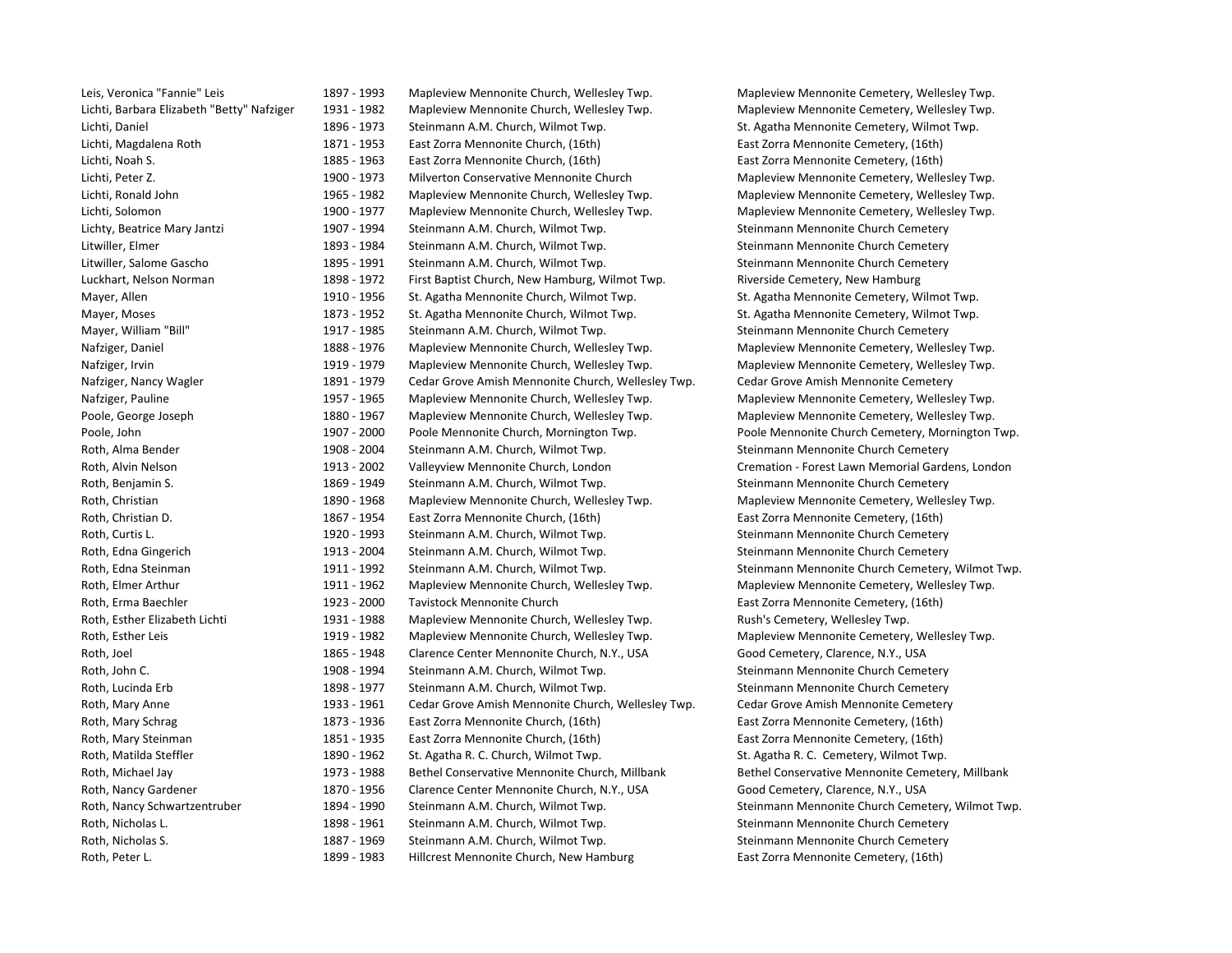| Roth, Peter S.                           | 186 |
|------------------------------------------|-----|
| Roth, Ronald Lee                         | 195 |
| Roth, Sadie Amanda                       | 190 |
| Roth, Sarah Kropf                        | 189 |
| Roth, Selma Lichti                       | 190 |
| Roth, Simon B.                           | 189 |
| Roth, Solomon                            | 189 |
| Roth, Susan Baechler                     | 190 |
| Roth, Veronica Leis                      | 186 |
| Roth, W. Harold                          | 192 |
| Roth, Wilfred Glen                       | 192 |
| Ruby, Glen La Vern                       | 194 |
| Ruby, Marie                              | 192 |
| Schmidt, Harold John                     | 192 |
| Schrag, Christian                        | 187 |
| Schrag, Laura Nettie Sherk               | 191 |
| Schultz, Harold                          | 193 |
| Schultz, Nelson                          | 192 |
| Schultz, Peter                           | 187 |
| Schultz, Samuel N.                       | 190 |
| Schultz, Wilfrid                         | 192 |
| Schwartz, David                          | 190 |
| Schwartzentruber, Barbara                | 188 |
| Schwartzentruber, Christian E.           | 189 |
| Schwartzentruber, Corson "Gib"           | 192 |
| Schwartzentruber, Glenn                  | 192 |
| Schwartzentruber, Grace Magdalene Bender | 193 |
| Schwartzentruber, Irvin                  | 192 |
| Schwartzentruber, Joseph B.              | 188 |
| Schwartzentruber, Katie Brenneman        | 188 |
| Schwartzentruber, Mary Gascho            | 190 |
| Schwartzentruber, Peter                  | 188 |
| Steckley, Aaron                          | 191 |
| Steckley, Amos                           | 191 |
| Steckley, Eldon Reuben                   | 194 |
| Steckley, Clara Schwartzentruber         | 191 |
| Steckly, Ezra J.                         | 191 |
| Steinman(n), Catharine                   | 188 |
| Steinman, Christian                      | 188 |
| Steinman, Emma Lebold                    | 190 |
| Steinman, Emma Lebold                    | 190 |
| Steinman, Moses G.                       | 189 |
| Steinman, Neil Christian                 | 192 |
| Steinman, Sarah Kennel                   | 189 |
| Steinmann, Barbara                       | 189 |
| Ctainmann Deana Lobald                   | 100 |

Roth, Peter S. 1864 ‐ 1918 East Zorra Mennonite Church, (16th) East Zorra Mennonite Cemetery, (16th) Roth, Ronald Lee 1958 ‐ 1964 East Zorra Mennonite Church, (16th) East Zorra Mennonite Cemetery, (16th) 05 - 1984 First Baptist Church, Salem Oregon, USA Zion Mennonite Cemetery, Hubbard, Oregon, USA 99 - 1989 • Steinmann A.M. Church, Wilmot Twp. Steinmann Mennonite Church Cemetery 01 - 1990 Hillcrest Mennonite Church, New Hamburg Fast Zorra Mennonite Cemetery, (16th) Roth, Simon B. 1896 **Find B. 1896 Filters Church, New Hamburg Fast Zorra Mennonite Cemetery, (16th)** 97 - 1994 Steinmann A.M. Church, Wilmot Twp. Steinmann Mennonite Church Cemetery 04 - 1986 Hillcrest Mennonite Church, New Hamburg Fast Zorra Mennonite Cemetery, (16th) 67 – 1938 Mapleview Mennonite Church, Wellesley Twp. Mapleview Mennonite Cemetery, Wellesley Twp. 27 -1980 Hillcrest Mennonite Church, New Hamburg East Zorra Mennonite Cemetery, (16th) Roth, Wilfred Glen 1927 ‐ 1994 East Zorra Mennonite Church, (16th) East Zorra Mennonite Cemetery, (19th) Au - 1963 Gleinmann A.M. Church, Wilmot Twp. Summann Steinmann Mennonite Church Cemetery Ruby, Marie 1921 ‐ 1996 Michigan Ave. Mennonite Church, Pigeon, Mich., USA Michigan Ave. Mennonite Church Cemetery, Pigeon,Mich. USA 20 - 2001 Shantz Mennonite Church, Wilmot Twp. Shantz Mennonite Cemetery, Wilmot Twp. 76 - 1939 Zurich Mennonite Church, Hay Twp., Huron Cty. Goshen Line Cemetery, Hay Twp., Huron Cty. 14 - 2002 Detwiler Auditorium, Harrisonburg, Virginia, USA 37 - 1969 Steinmann A.M. Church, Wilmot Twp. Superson Steinmann Mennonite Church Cemetery Schultz, Nelson 1921 ‐ 1993 Poole Mennonite Church, Mornington Twp. Poole Mennonite Church Cemetery, Mornington Twp. 75 - 1936 Poole Mennonite Church, Mornington Twp. **Poole Mennonite Church Cemetery, Mornington Twp.** Schultz, Samuel Mapleview Mennonite Church, Wellesley Twp. Mapleview Mennonite Cemetery, Wellesley Twp. Mapleview Mennonite Church, Wellesley Twp. 25 - 2004 Poole Mennonite Church, Mornington Twp. Poole Mennonite Church Cemetery, Mornington Twp. SG-1993 Mapleview Mennonite Church, Wellesley Twp. Mapleview Mennonite Cemetery, Wellesley Twp. Schwartzentruber, Barbara 1884 – 1959 St. Agatha Mennonite Cemetery, Wilmot Twp. St. Agatha Mennonite Cemetery, Wilmot Twp. 97 - 1970 Steinmann A.M. Church, Wilmot Twp. Steinmann Steinmann Mennonite Church Cemetery 25 – 1987 Trinity Lutheran Church, New Hamburg **Rimity Corporation Church, New Hamburg Riverside Cemetery, New Hamburg** 26 - 2001 Tavistock Mennonite Church **East Zorra Mennonite Cemetery, (16th)** Schwartzentruber, Grace Magdalene Bender 1930 **Steinmann A.M. Church, Wilmot Twp. Steinmann Mennonite Church Cemetery** 22 - 1982 – Mapleview Mennonite Church, Wellesley Twp. – Mapleview Mennonite Cemetery, Wellesley Twp. Schwartzentruber, Joseph B. 1961 C. 1964 - 1964 **St. Agatha Mennonite Cemetery, Wilmot Twp.** St. Agatha Mennonite Cemetery, Wilmot Twp. Schwartzentruber, St. Agatha Mennonite Church, Wilmot Twp. St. Agatha Mennonite Cemetery, Wilmot Twp. St. Agatha Mennonite Cemetery, Wilmot Twp. O1 - 1993 Mapleview Mennonite Church, Wellesley Twp. Mapleview Mennonite Cemetery, Wellesley Twp. 36 – 1959 **St. Agatha Mennonite Church, Wilmot Twp. St. Agatha Mennonite Cemetery, Wilmot Twp.** 12 - 1977 Cedar Grove Amish Mennonite Church, Wellesley Twp. Cedar Grove Amish Mennonite Cemetery Steckley, Amos 1918 ‐ 1987 Mapleview Mennonite Church, Wellesley Twp. Mapleview Mennonite Cemetery, Wellesley Twp. 11 - 1987 Mapleview Mennonite Church, Wellesley Twp. Napleview Mennonite Cemetery, Wellesley Twp. LO – 1991 • Mapleview Mennonite Church, Wellesley Twp. • Two Mapleview Mennonite Cemetery, Wellesley Twp. Steckly, Ezra J. 1983 **Cedar Grove Amish Mennonite Church, Wellesley Twp.** Cedar Grove Amish Mennonite Cemetery SO - 1964 Mapleview Mennonite Church, Wellesley Twp. Napleview Mennonite Cemetery, Wellesley Twp. 81 - 1960 Steinmann A.M. Church, Wilmot Twp. Summann Steinmann Mennonite Church Cemetery OS - 1986 Steinmann A.M. Church, Wilmot Twp. Steinmann Mennonite Church Cemetery OS - 1986 • Steinmann A.M. Church, Wilmot Twp. و Steinmann Mennonite Cemetery, Wilmot Twp. 91 - 1933 Home - Con 19, Lot 24 East Zorra **Mental Confluence Con 25 and Zorra East Zorra Mennonite Cemetery**, (16th) 26 - 2009 Francis Funeral Home, Tavistock East Zorra Mennonite Cemetery, (16th) 98 - 1987 • Steinmann A.M. Church, Wilmot Twp. Steinmann Mennonite Church Cemetery O - 1982 – Mapleview Mennonite Church, Wellesley Twp. – Mapleview Mennonite Cemetery, Wellesley Twp. Steinmann, Beana Lebold 1907 ‐ 1981 Mapleview Mennonite Church, Wellesley Twp. Mapleview Mennonite Cemetery, Wellesley Twp.